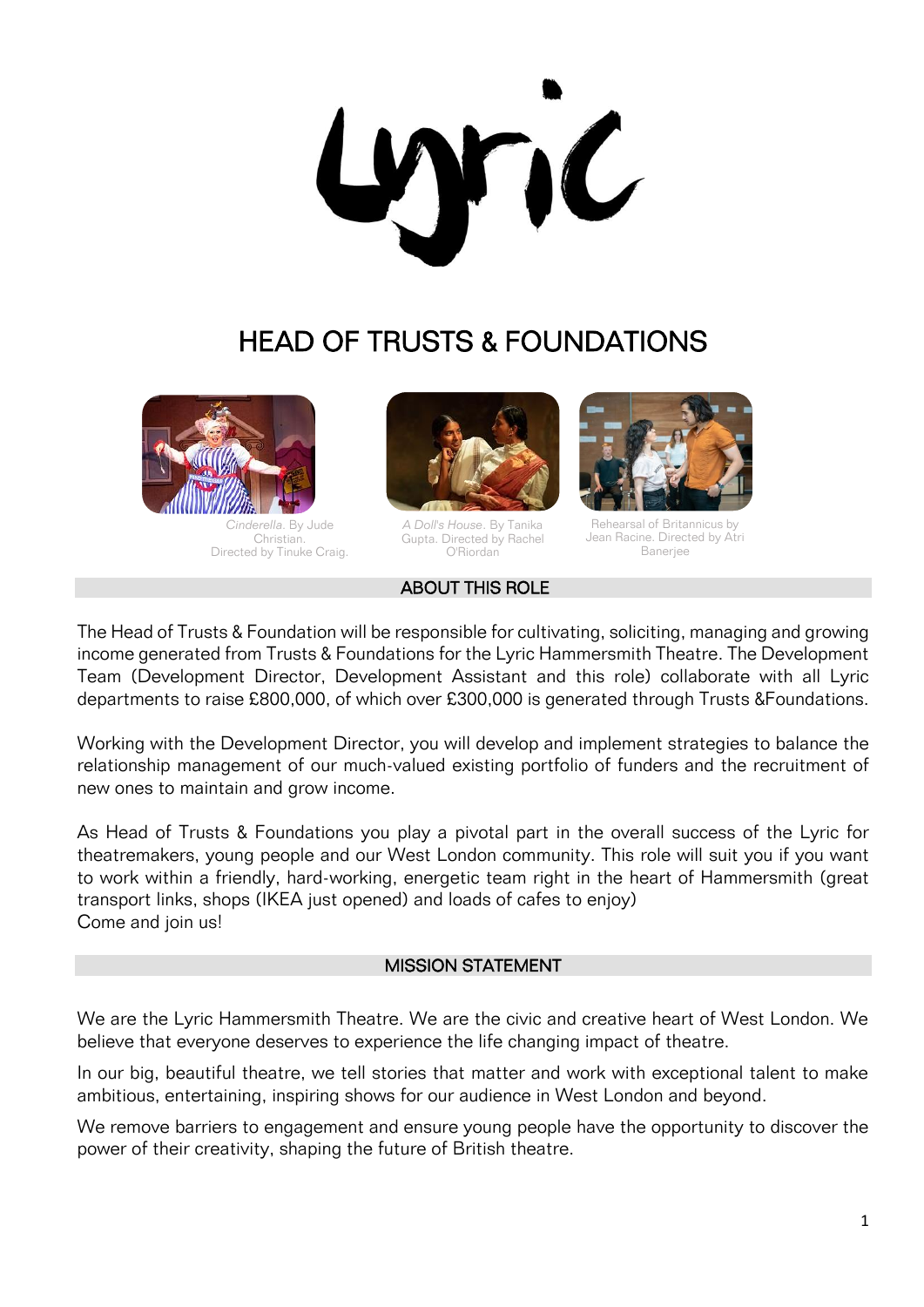We are inclusive, forward looking and unafraid of change – we are proud of our history and ambitious for our future.

## HOW TO APPLY

To apply for the post, please:

- Complete an **application form** in type or black ink. Use the Supporting Information section on the form to explain why you are interested in this role and how your experience and skills match the person specification.
- Return the application form and equal opportunities monitoring form by email to iobs@lyric.co.uk.
- Do not submit CVs, as these are not accepted.

The deadline for receipt of completed applications is 10am on Monday 27<sup>th</sup> June 2022. It is intended that initial interviews will take place week of  $4^{\text{th}}$  **of July** 

If you would like to submit your application form in another format or require this information pack in a different font or format, we would be happy to accommodate this. Please do get in touch with Meghana Shah, Administration Manager or Beverley Dash, HR Business Partner if you have any questions about this role or your application or what to chat about it in any way. You can find out more about our work on our website [www.lyric.co.uk](http://www.lyric.co.uk/) and if you are invited for an interview you will be offered a complimentary tickets to a performance.

JOB DESCRIPTION FOR THE POST OF HEAD OF TRUSTS & FOUNDATIONS

You can contact Meghana or Beverley on 020 8741 6822 option 2 or [jobs@lyric.co.uk.](mailto:jobs@lyric.co.uk)

We look forward to receiving your application.

| <b>RESPONSIBLE TO:</b>      | Development Director                                                                                                                                    |
|-----------------------------|---------------------------------------------------------------------------------------------------------------------------------------------------------|
| <b>CONTRACT:</b>            | Full-time, permanent role                                                                                                                               |
| <b>SALARY:</b>              | £35,000 per annum                                                                                                                                       |
| <b>HOURS:</b>               | Core hours are 10am-6pm, Monday to Friday. We currently operate<br>a working from home policy.                                                          |
|                             | The post-holder may be expected to do some evening and weekend<br>work to fulfil the requirements of the role and theatre                               |
|                             | Hybrid working possible                                                                                                                                 |
| <b>HOLIDAY:</b>             | 22 days per annum plus public holidays, with an additional day<br>added for each year of service, up to a maximum of 27 days<br>excluding bank holidays |
| <b>PENSION:</b>             | Lyric pay a 3% pension contribution after 6 months                                                                                                      |
| <b>PROBATIONARY PERIOD:</b> | 6 months                                                                                                                                                |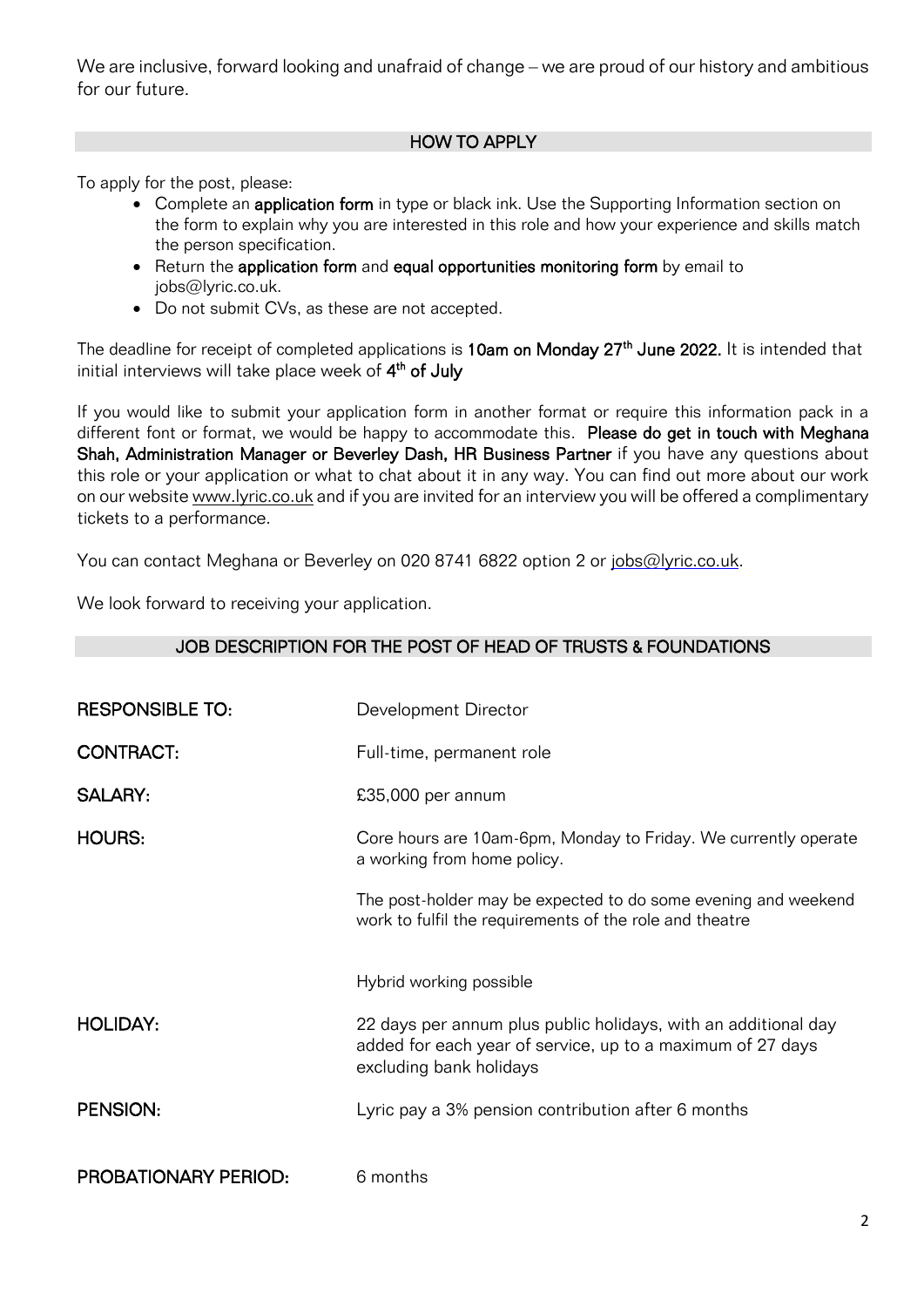BENEFITS INCLUDE: Season ticket loans, Cycle to Work Scheme, Employee Assistance Programme, Staff Ticket Scheme including complimentary and discounted theatre tickets, and staff catering discounts

### **APPOINTMENTS**

All appointments are made subject to satisfactory references, proof of eligibility to work in the UK and are subject to an enhanced or standard Disclosure and Barring Service (DBS) disclosure.

### KEY RESPONSIBILITIES

- Develop and lead on the delivery of a fundraising strategy for Trusts & Foundations to achieve the yearly income target
- Steward existing relationships with Trusts & Foundations through excellent communication, report writing and invitations for Trust representatives to Lyric shows and events
- Identify funding opportunities with the Lyric's artistic and Young Lyric programmes in collaboration with the wider Lyric team
- Research, cultivate and solicit new relationships with Trusts & Foundations to generate support for Lyric's current and future programmes
- Manage the monitoring, evaluation and reporting on projects funded by Trusts & Foundations
- Ensure all Trusts & Foundations information is logged on the Lyric's CRM (Spektrix), processed with the Finance Team and credited appropriately
- Be the organisational expert on Trusts & Foundations, actively researching news, initiatives and trends within the charitable and arts sectors

### OTHER DUTIES

- Support the Development Team's generation of all income streams corporate, individuals and public – eg. helping and attending fundraising events relevant to the overall fundraising aims and objectives
- Take on other relevant management tasks and responsibilities as requested by the Development Director, including working on and taking responsibility for specific projects
- To represent the Lyric at external events as required

### GENERAL DUTIES

- Regularly attend Lyric Hammersmith Theatre shows and other events, including press nights
- Attend internal and external meetings as required
- Adhere to the Lyric's Equality Policy, Diversity Action Plan and any other policies or plans the Lyric may introduce in the future, and to play an active and positive role in our anti-racism work
- Work at all times in accordance with the Lyric's Green Policy and to proactively develop and encourage environmentally sustainable practice
- Take an active role in your continuing professional development, identifying relevant training and professional development opportunities
- Act in the best interests of the Lyric Hammersmith Theatre at all time This job description is a guide to the nature of the work required of this role. It is not wholly comprehensive or restrictive and may be reviewed as required.

### PERSON SPECIFICATION

### Essential skills and experience